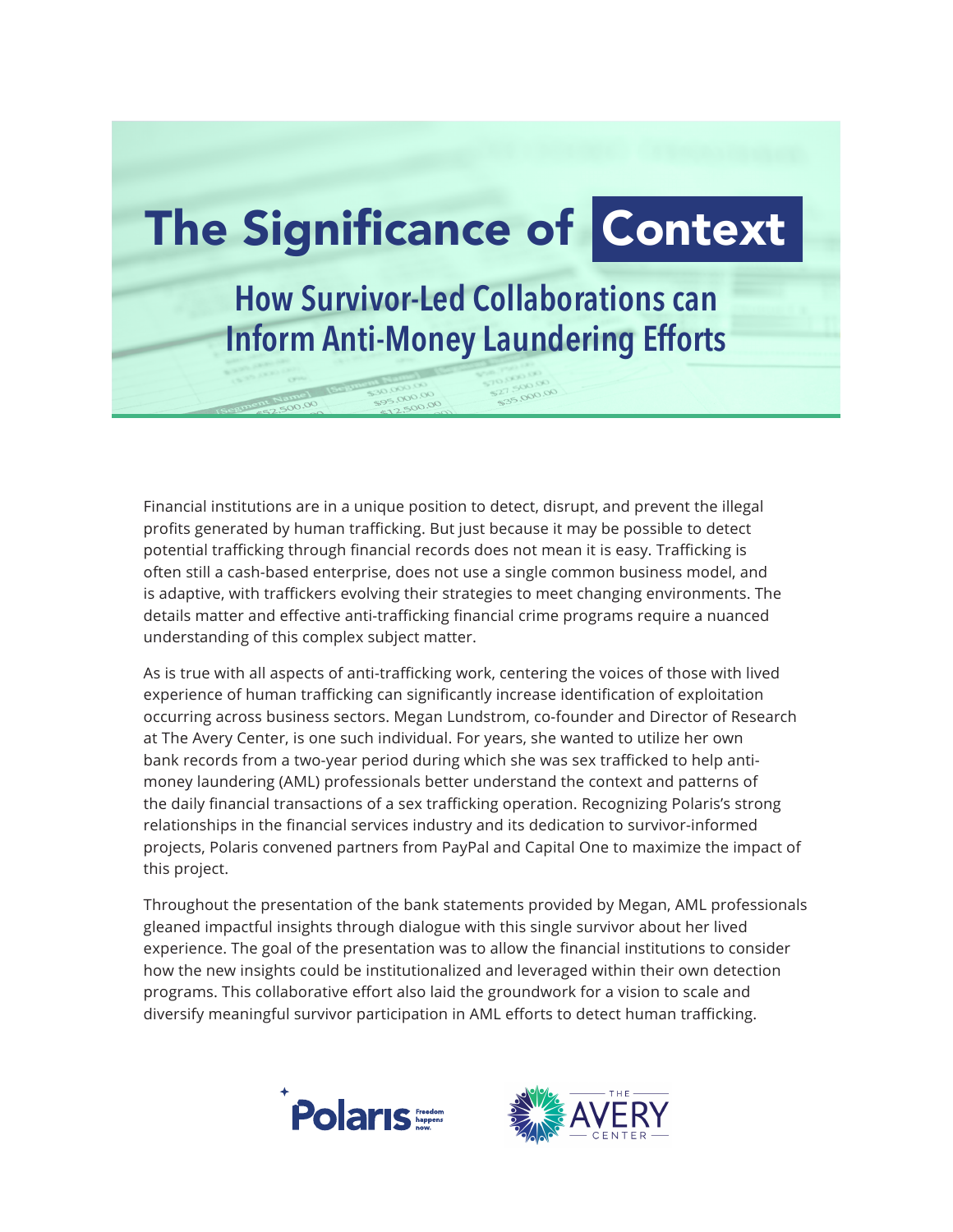## BACKGROUND

The bank statements analyzed pertained to pre-existing accounts Megan held and covered a two-year period from January 2011 to December 2012 in which Megan experienced sex trafficking by two distinct individuals with markedly different operational models as well as a period after escaping her traffickers when she continued to experience commercial sexual exploitation without the presence of a trafficker or thirdparty facilitator. Bank statements for June, August, October, and November 2011 were lost and not included in this analysis, leaving a total of 20 months analyzed.

Sex trafficking takes many forms, often with distinct terminology, practices, and social norms. Within the United States, there is a subset of sex traffickers who self-identify as "pimps" and ascribe to a defined subculture. While individual behaviors may vary slightly, members of this subculture often utilize broad operational patterns that can be classified into subcategories within pimp culture. Megan's first trafficker operated as a "boyfriend pimp," often referred to as a "Romeo pimp." These individuals focus on initiating romantic relationships as a strategy to gain trust and identify vulnerabilities in prospective victims. Megan's second trafficker operated as a "CEO pimp." These individuals run their sex trafficking operations like traditional business ventures. CEO pimps often operate other legitimate businesses and tend to recruit their victims by offering them a job opportunity, such as a recording deal or modeling contract. One variable Megan examined during this analysis was comparing transaction patterns across the two different third-party traffickers.

# **FIGURE 1** *Timeline of Experience*

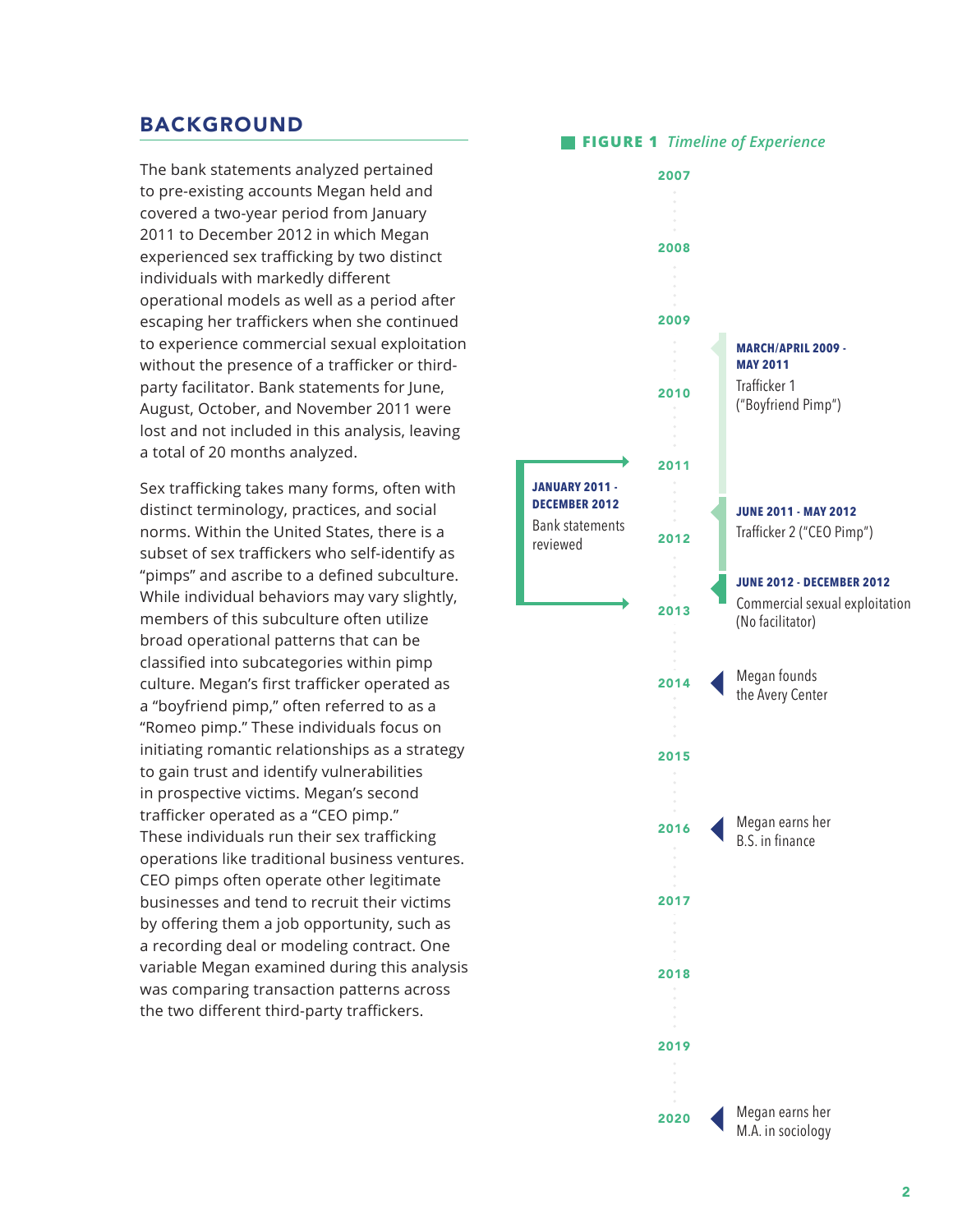# FINDINGS

Five key themes emerged during Megan's analysis of her bank records, confirming some known indicators and highlighting the need for additional research in other areas.

### Differences in third-party trafficker tactics are reflected in financial transactions.

The different operational models of Megan's first and second traffickers were reflected in her financial records. The financial activity during the period associated with the boyfriend pimp was indicative of a romantic relationship. During this time period, consistent cash deposits were made, in amounts averaging around \$800, which allowed Megan to pay her bills and meet many of her financial obligations. The remainder of the cash earnings were taken by the trafficker without being deposited into Megan's account.

Conversely, the financial activity during the period associated with the CEO pimp suggested an arrangement similar to that of a business paying a contract employee. Under the CEO pimp, all cash earnings went to the trafficker first, and then he would dispense small amounts of cash to his victims sporadically. These funds were then deposited into bank accounts in amounts averaging under \$400 and used to pay bills, make hotel reservations, and book flights.

Additionally, the CEO pimp used a "bottom," a female appointed by a pimp as a kind of manager, who made the majority of purchases for hotel rooms, flights, and rental cars for the trafficking enterprise; which means that only a portion of this activity appeared on Megan's financial records.

| <b>PERIOD</b>                                                           | <b>AVERAGE DEPOSIT</b><br><b>AMOUNT</b> | <b>AVERAGE NUMBER OF</b><br><b>DEPOSITS/MONTH</b> | <b>AVERAGE TOTAL</b><br><b>DEPOSITED/MONTH</b> |
|-------------------------------------------------------------------------|-----------------------------------------|---------------------------------------------------|------------------------------------------------|
| <b>Boyfriend Pimp</b><br>(5 months)                                     | \$816.23                                | 9.60                                              | \$7835.82                                      |
| <b>CEO Pimp</b><br>(8 months)                                           | \$388.67                                | 14.25                                             | \$5538.64                                      |
| <b>Commercial sexual</b><br>exploitation - No facilitator<br>(7 months) | \$332.68                                | 12.86                                             | \$4277.35                                      |
| <b>Total Timeframe</b><br>$(20$ months)                                 | \$450.18                                | 12.6                                              | \$5671.48                                      |

### **FIGURE 2** *Deposits by Time Period*

### True profits to the traffickers were 2-3 times more than what appeared in bank statements.

Megan compared the bank records with handwritten personal journal entries she wrote during the same period that tracked her daily and weekly quotas.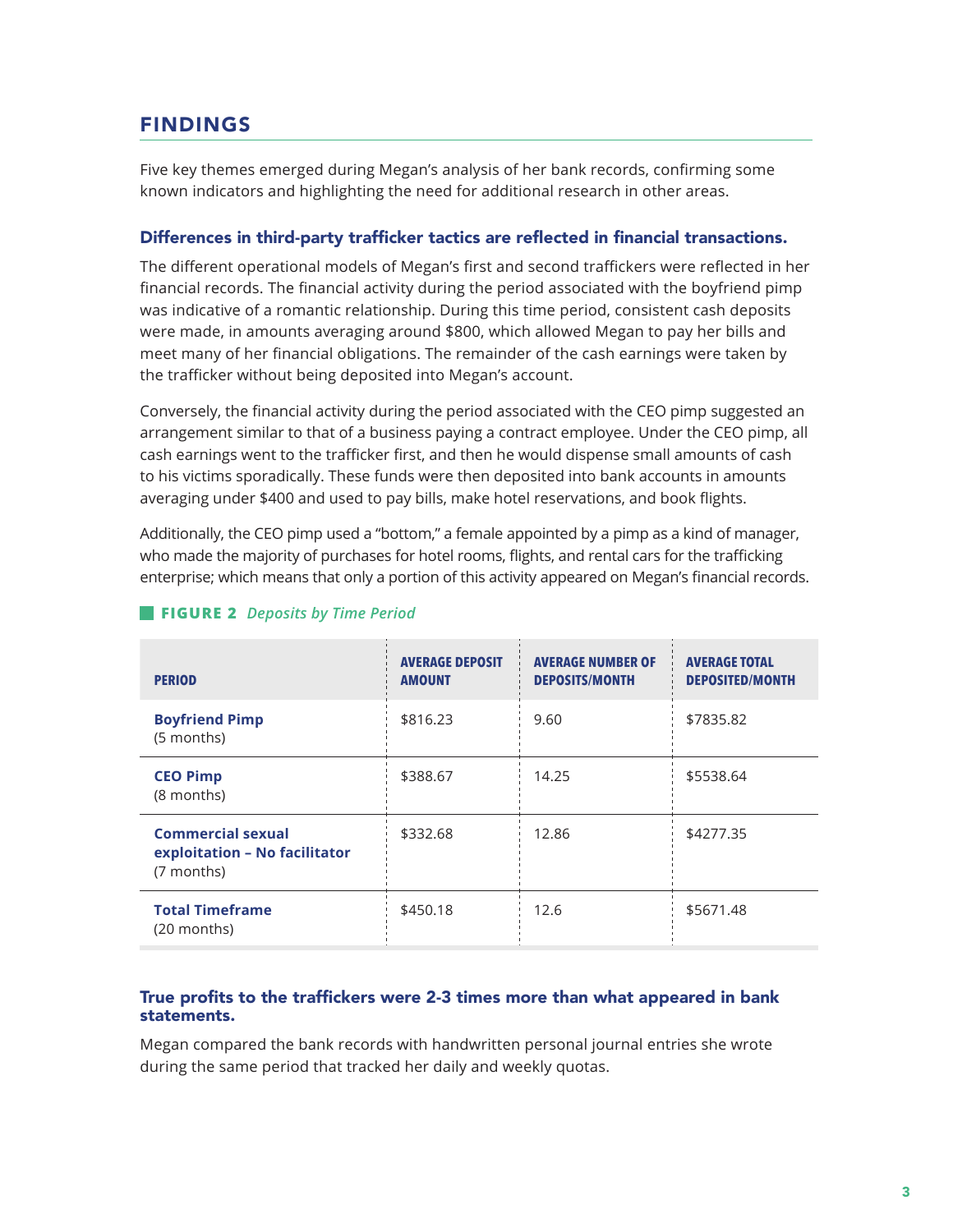#### **FIGURE 3** *Income and Expense Tracking*

|                          |                  | July 2010              |                         |
|--------------------------|------------------|------------------------|-------------------------|
| Мk                       | Income<br>\$2000 | <b>EXPENSES</b><br>310 | Over/Under<br>$$+17'00$ |
| $\mathbb{Z}$             | 1150             | 320                    | $+830$                  |
| $\overline{\mathcal{Z}}$ | 2920             | 674                    | $+2246$                 |
| Ч                        | <b>3280</b>      | 720                    | $+2560$                 |
| 5                        | 2500             | 2090                   | 410                     |
| TOTALS                   | \$11850          | 4114                   | 7746                    |

*Example entry from Megan's personal journal.*

A comparison of her bank records to her journal entries shows that the true cash profits accrued by her traffickers were two to three times the amount deposited in her account.



#### **FIGURE 4** *Self-Recorded Financial Tracking vs. Bank Records*

#### Signs of financial abuse were evident and presented as financial distress.

A cursory review of Megan's bank statements suggests that the account holder was in financial distress. Megan's account was frequently overdrawn and maintained a low balance throughout the 20 months of bank records examined. In total, \$113,429.67 entered Megan's account, primarily in the form of cash deposits, while \$115,980.74 was spent.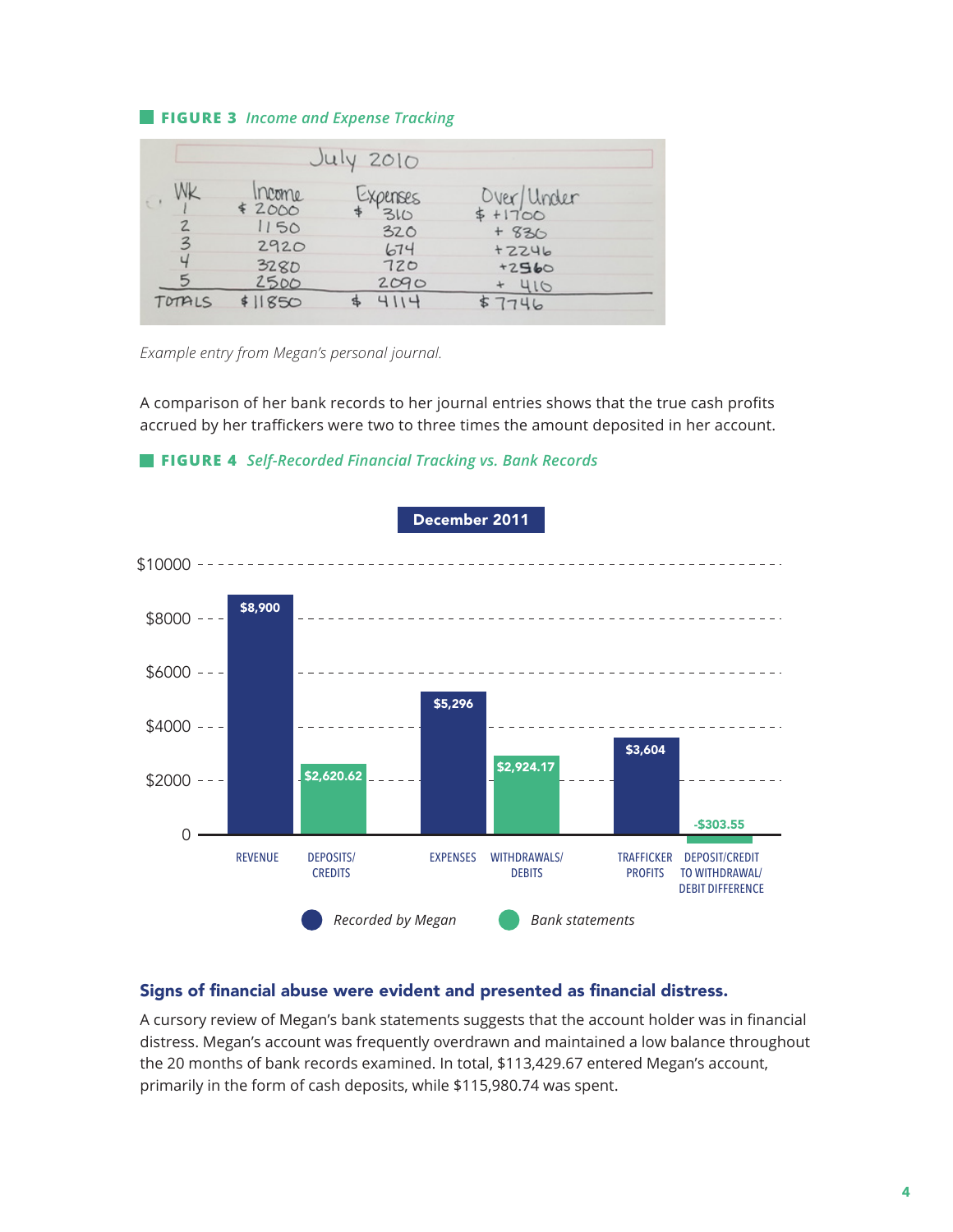### **FIGURE 5** *Example Bank Statement Monthly Activity Summary*

| <b>Activity summary</b>   |              |
|---------------------------|--------------|
| Beginning balance on 8/20 | \$206.39     |
| Deposits/Additions        | 11,679.67    |
| Withdrawals/Subtractions  | $-11,611.03$ |
| Ending balance on 9/22    | \$275.03     |

*Screen capture from bank statement reviewed.*

Through Megan's leadership, the group identified patterns indicative of the financial control tactics used by traffickers. For example, Megan's second trafficker only allowed her to deposit the exact amount necessary to pay bills. This often took the form of a cash deposit made in an amount nearly identical to the following expenses.

#### **FIGURE 6** *Example of Financial Control*

| <b>DATE</b> | <b>DESCRIPTION</b>                                                     | <b>DEPOSITS/</b><br><b>CREDITS</b> | <b>WITHDRAWALS/</b><br><b>DEBITS</b> |
|-------------|------------------------------------------------------------------------|------------------------------------|--------------------------------------|
| 4/13        | ATM Cash Deposit - 04/13 [Address] Las Vegas NV                        | 300.00                             |                                      |
| 4/16        | ATM Cash Deposit - 04/16 [Address] Minot ND                            | 50.00                              |                                      |
|             | <b>Total Deposits:</b>                                                 | \$350                              |                                      |
| 4/16        | Check Crd Purchase 04/16<br>[Pizza Restaurant Chain] [Phone Number] NV |                                    | 19.65                                |
| 4/16        | Check Crd Purchase 04/13<br>Backpage.Com 866-4566887 AZ                |                                    | 1.00                                 |
| 4/16        | Check Crd Purchase 04/13<br>[Rental Car Company] Denver CO             |                                    | 118.00                               |
| 4/16        | Check Crd Purchase 04/14<br>[Airline, Phone Number] NV                 |                                    | 35.00                                |
| 4/16        | Check Crd Purchase 04/15<br>[Fitness Center] NV [Phone Number] NV      |                                    | 12.00                                |
| 4/18        | [Day Care Center, Phone Number]                                        |                                    | 160.00                               |
|             | <b>Total Expenses:</b>                                                 |                                    | \$345.65                             |

*Extract from bank statement de-identified and replicated to ensure readability.*

Megan shared that the CEO pimp would withhold funds needed for basic necessities during the beginning of the month in order to intensify pressure on Megan to earn money at the end of the month, when demand for commercial sex was believed to be at its highest. This pattern was identifiable in the financial statements. Even as the total amount of money being earned increased significantly during the time period with the CEO pimp, Megan's accounts showed limited deposits and spending at the beginning of the month.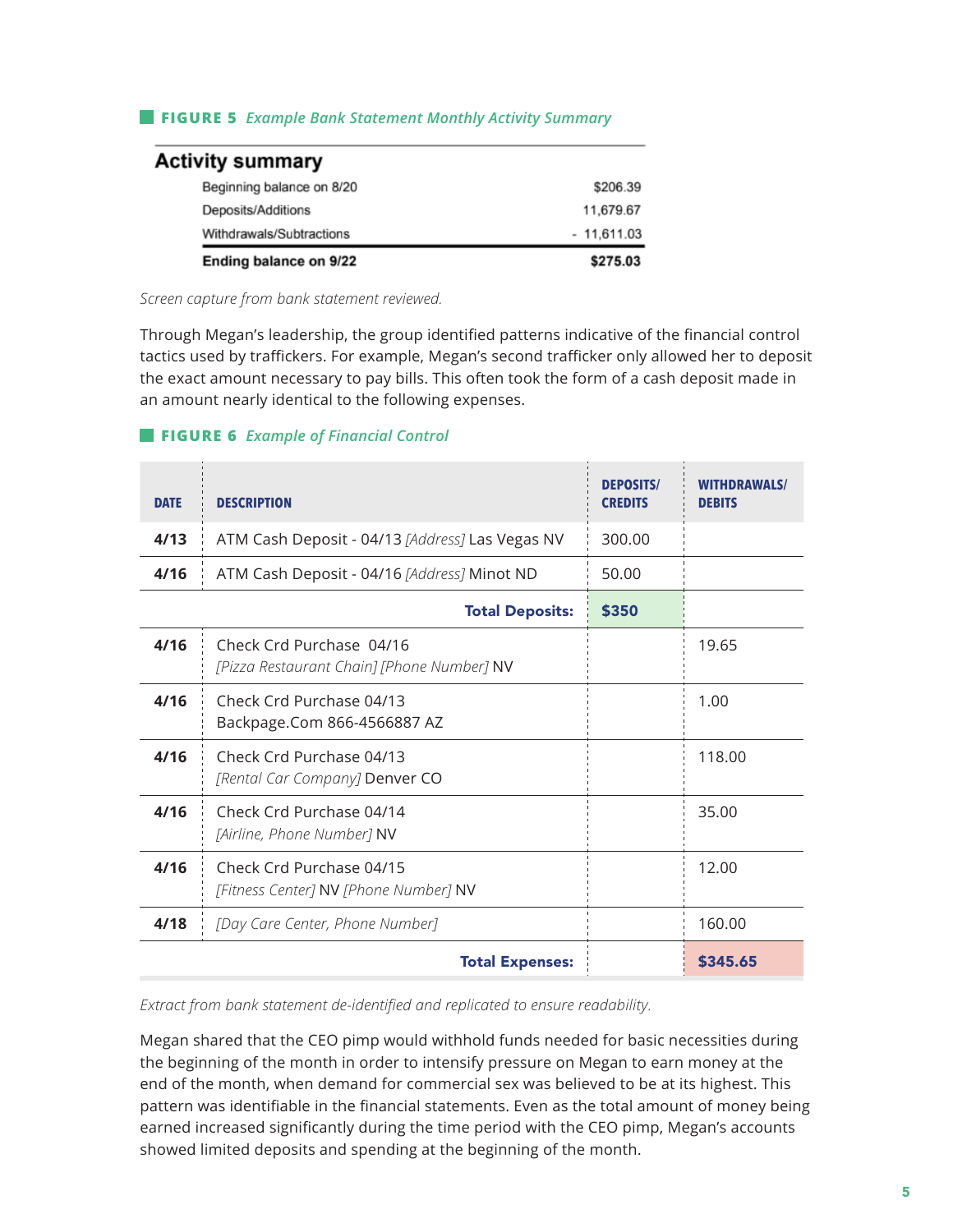**FIGURE 7** *Timing of Deposits Comparison*



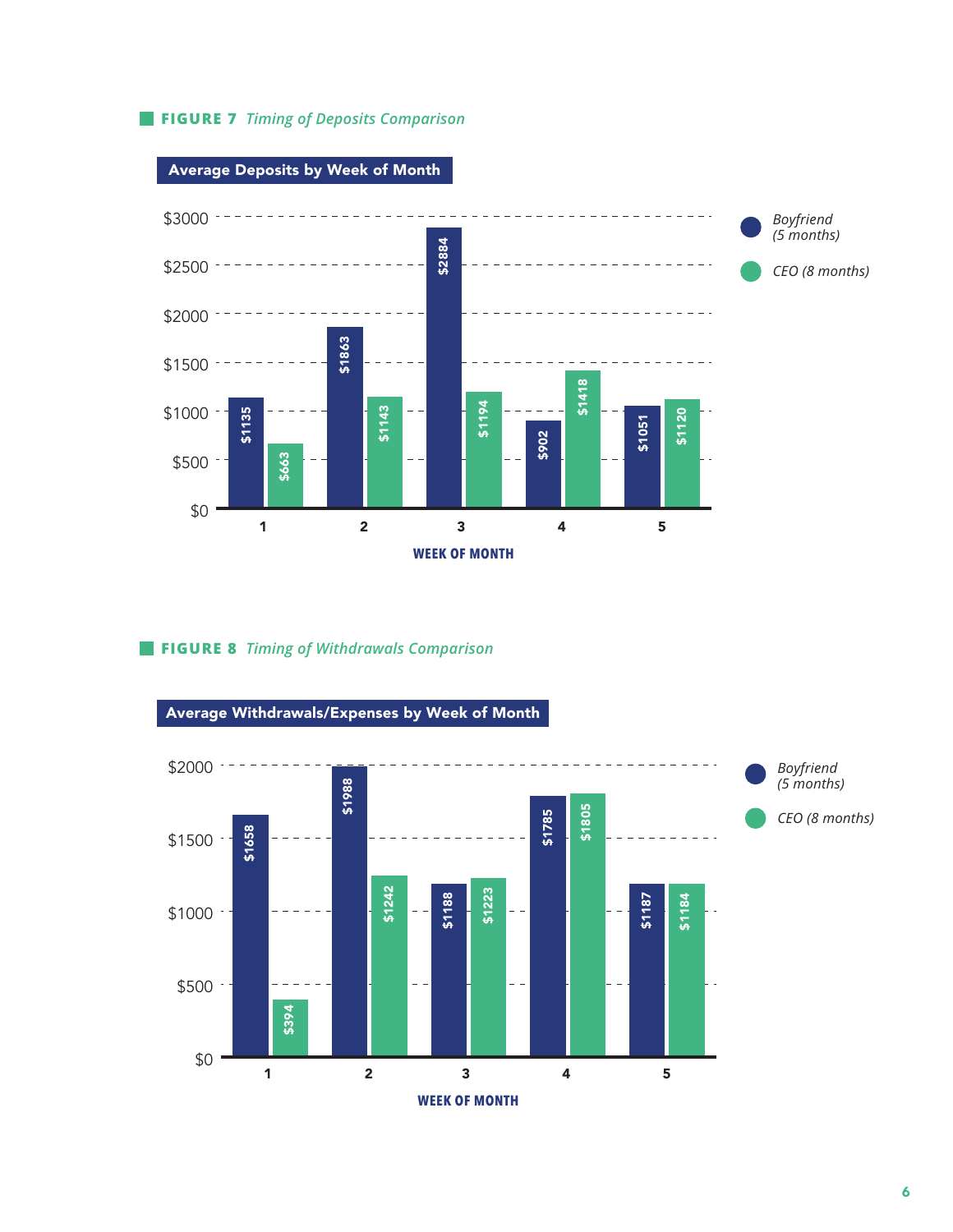#### Sex buyers advised on and actively participated in money laundering tactics.

Over time, Megan gleaned more information on ways to avoid detection by law enforcement and AML professionals. Many of these tips were provided by sex buyers who cautioned Megan to deposit similar amounts at regular intervals to mimic payroll, never deposit more than \$1,000 in cash at one time or more than \$10,000 in cash in a month. Two buyers even went so far as to put Megan on their payroll and became active participants in the money laundering scheme, taking cash weekly from Megan in exchange for a paycheck from their small business.

#### Variations in how commercial sex occurs in different geographic regions was evident in the records.

Megan's financial records confirmed some existing financial red flag indicators widely used by financial institutions. During the 20 months of bank records examined, Megan's account had a total of 174 transactions totaling \$1,545 with commercial sex advertising websites. Additionally, she had 88 transactions with hotels in 20 months, totaling \$9,777 in expenses. Frequently, these hotels were located within several miles of Megan's home address. Megan also had 97 transactions totaling \$15,363 with transportation companies such as airlines, rental car providers, or general travel booking websites.

However, the prevalence of these indicators varied by geography and reflected differences in how commercial sex occurs in different localities. For example, the CEO pimp had Megan relocate to his city of residence, Las Vegas, where almost all of his sex trafficking operations occurred in casinos and nightclubs. Megan's financial records show only two expenses at Las Vegas hotels or casinos, despite the high volume of forced and coerced sex acts Megan was made to engage in in Las Vegas. These charges were infrequent because most commercial sex acts in Las Vegas casinos and nightclubs occur in hotel rooms rented by sex buyers.

## **FIGURE 8** *Geography of Hotel Charges*

| NUMBER OF HOTEL CHARGES<br><b>BY STATE (FULL 20 MONTHS)</b> |                |  |
|-------------------------------------------------------------|----------------|--|
| COLORADO                                                    | 62             |  |
| WYOMING                                                     | 4              |  |
| NORTH DAKOTA                                                | 4              |  |
| <b>TEXAS</b>                                                | 3              |  |
| <b>ILLINOIS</b>                                             | 3              |  |
| MONTANA                                                     | 3              |  |
| NEVADA                                                      | $\overline{2}$ |  |
| DISTRICT OF COLUMBIA                                        | $\overline{2}$ |  |
| MASSACHUSETTS                                               | 1              |  |
| SOUTH DAKOTA                                                | 1              |  |
| WASHINGTON                                                  | 1              |  |
| <b>TOTAL CHARGES</b>                                        | 86             |  |

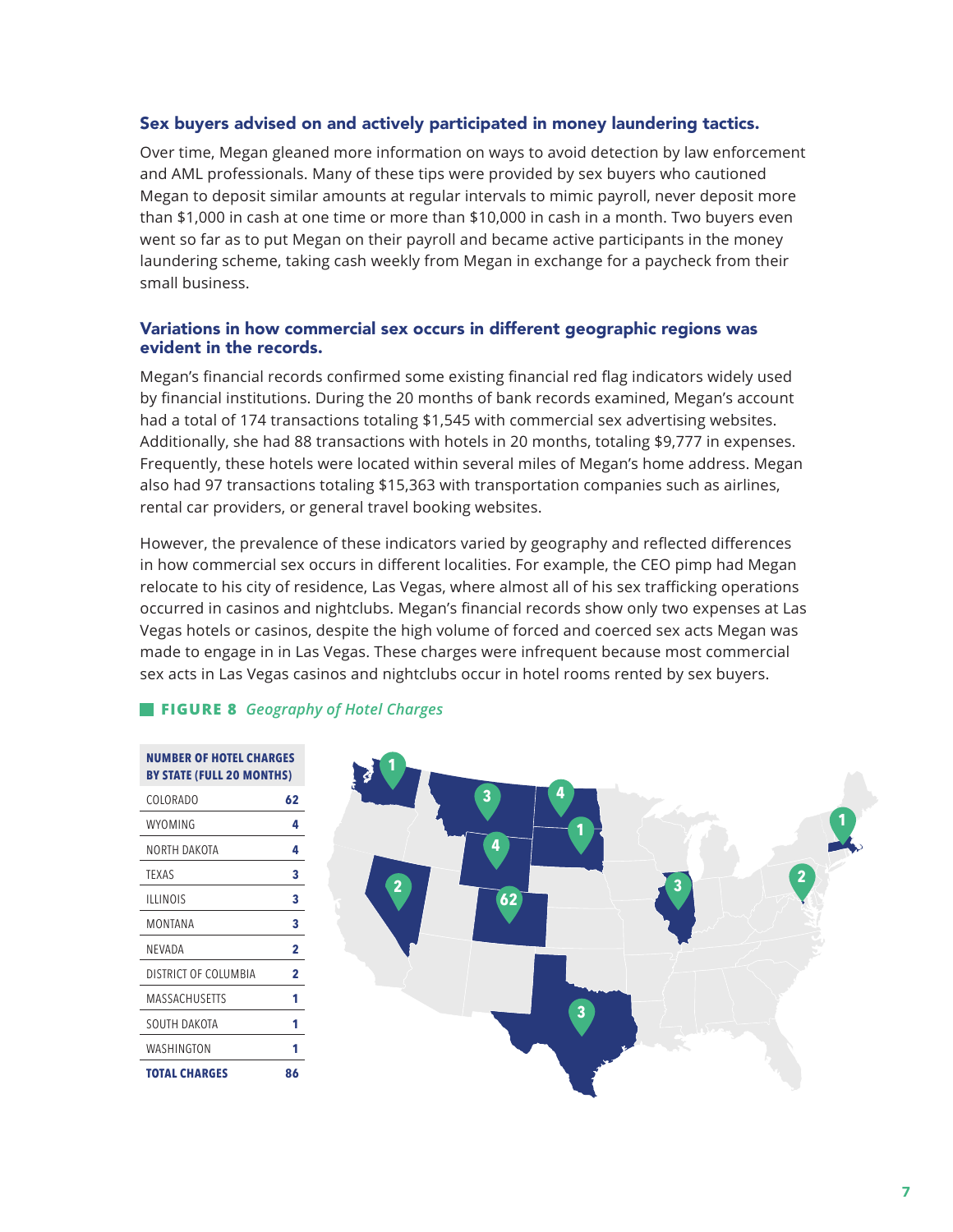Despite the low number of hotel charges in Las Vegas, other red flag indicators of trafficking were present during the period Megan was controlled by the CEO pimp. For instance, Megan's non-hotel travel-related expenditures increased during this period. In particular, there were regular transaction sequences which showed Megan was making frequent trips from Las Vegas to the Bakken region of North Dakota – a location that is significant because this area has been the location of an oil boom beginning in 2008 and the sudden increase in a predominantly male population with disposable income led to a sharp increase in demand for commercial sex in a place with limited local infrastructure. 1 All of the transactions connected to this region are related to well-known indicators of sex trafficking.

| All Transactions Related to North Dakota |                       |                 |                         |                           |
|------------------------------------------|-----------------------|-----------------|-------------------------|---------------------------|
| <b>DATE</b>                              | <b>DESCRIPTION</b>    | <b>LOCATION</b> | <b>DEPOSITS/CREDITS</b> | <b>WITHDRAWALS/DEBITS</b> |
| 12/27/11                                 | ATM Deposit           | Minot, ND       | \$380.00                |                           |
| 12/27/11                                 | <b>ATM Deposit</b>    | Minot, ND       | \$100.00                |                           |
| 12/28/11                                 | ATM Deposit           | Minot, ND       | \$140.00                |                           |
| 1/3/12                                   | Hotel                 | Williston, ND   |                         | \$92.23                   |
|                                          | $1/3/12$ Rental Car   | Minot, ND       |                         | \$240.20                  |
| 2/16/12                                  | : Hotel               | Dickinson, ND   |                         | \$164.24                  |
|                                          | 2/21/12 : ATM Deposit | Bismarck, ND    | \$840.00                |                           |
| 2/21/12                                  | <b>ATM Deposit</b>    | Bismarck, ND    | \$460.00                |                           |
| 2/21/12                                  | Hotel                 | Williston, ND   |                         | \$173.59                  |
| 2/22/12                                  | Hotel                 | Williston, ND   |                         | \$282.10                  |
|                                          | 2/23/12 Rental Car    | Bismarck, ND    |                         | \$844.90                  |
|                                          | 4/16/12   ATM Deposit | Minot, ND       | \$50.00                 |                           |
|                                          | 4/20/12 : Rental Car  | Minot, ND       |                         | \$131.65                  |

#### **FIGURE 9** *Financial Activity in the Bakken Region*

#### Additional research is needed to understand distinctions between financial patterns associated with sex trafficking and commercial sex without the involvement of a third-party facilitator.

Megan shared that during the six-month period in which she experienced commercial sexual exploitation without a third-party facilitator, she continued to utilize obfuscation techniques she had learned from her trafficking experiences. This made differentiating between these periods challenging. The primary difference in transaction behavior in this period compared with the previous 15 months was that Megan was able to set her own schedule. Instead of engaging in commercial sex nearly every day, as she had been coerced to do by her traffickers, Megan's commercial sex activity occurred during more concentrated periods of time, often during a single week in the month when she would travel in order to earn money. This was reflected in her hotel transactions. Instead of being spread out throughout the month as they had been previously, most of her hotel transactions took place within a oneweek span each month during this time period.

1 <https://time.com/longform/windie-jo-lazenko-sex-trafficking-survivor/>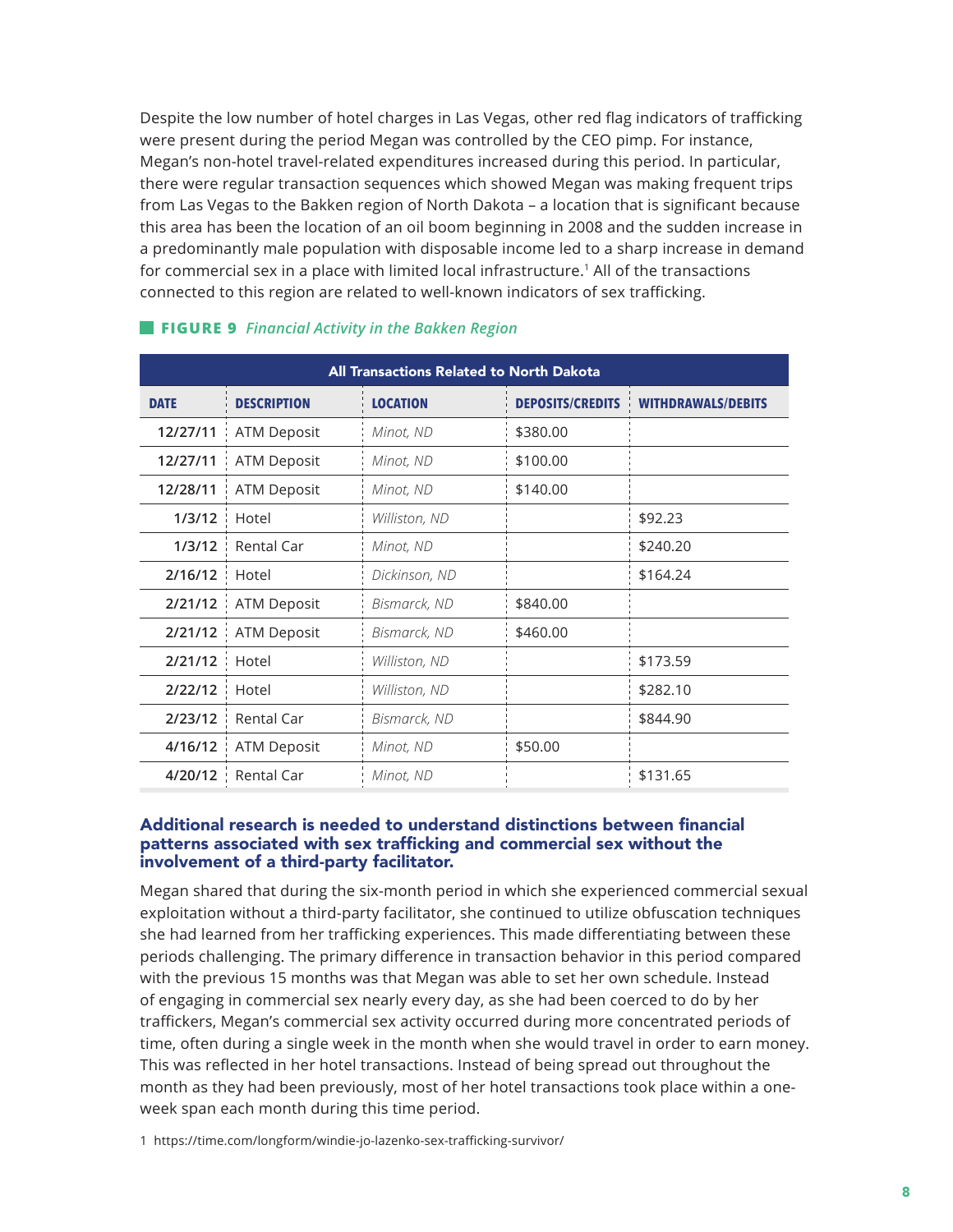# **FIGURE 10** *Hotel Charges Comparison*

| Hotel Charges During Sample Month with<br><b>BOYFRIEND PIMP</b> |                    |                       |               |
|-----------------------------------------------------------------|--------------------|-----------------------|---------------|
| <b>DAY OF MONTH</b>                                             | <b>DAY OF WEEK</b> | <b>LOCATION</b>       | <b>AMOUNT</b> |
| 3                                                               | Thursday           | Centennial, CO        | \$63.57       |
| 4                                                               | Friday             | Glendale, CO          | \$63.04       |
| 7                                                               | Monday             | Englewood, CO         | \$59.83       |
| 9                                                               | Wednesday          | Centennial, CO        | \$63.57       |
| 14                                                              | Monday             | Glendale, CO          | \$51.57       |
| 14                                                              | Monday             | Thornton, CO          | \$156.54      |
| 17                                                              | Thursday           | Greenwood Village, CO | \$97.10       |
| 18 ¦                                                            | Friday             | Centennial, CO        | \$63.57       |
| 24                                                              | Thursday           | Centennial, CO        | \$63.57       |
| 28                                                              | Monday             | Glendale, CO          | \$51.57       |
| 28                                                              | Monday             | Englewood, CO         | \$59.83       |

| <b>Hotel Charges During Sample Month with</b><br><b>CEO PIMP</b> |                    |                       |               |
|------------------------------------------------------------------|--------------------|-----------------------|---------------|
| <b>DAY OF MONTH</b>                                              | <b>DAY OF WEEK</b> | <b>LOCATION</b>       | <b>AMOUNT</b> |
| 5                                                                | Tuesday            | Englewood, CO         | \$69.44       |
| 8                                                                | Friday             | Thornton, CO          | \$95.06       |
| 11                                                               | Monday             | Englewood, CO         | \$69.44       |
| 11<br>- 11                                                       | Monday             | Las Vegas, NV         | \$200.00      |
| 14                                                               | Thursday           | Denver, CO            | \$68.11       |
| 15 <sup>1</sup>                                                  | Friday             | Centennial, CO        | \$112.12      |
| $20$ :                                                           | Wednesday          | Greenwood Village, CO | \$96.38       |

| <b>Hotel Charges During Sample Month</b><br><b>DURING COMMERCIAL SEXUAL EXPLOITATION WITHOUT THIRD-PARTY FACILITATOR</b> |                    |                        |                        |  |
|--------------------------------------------------------------------------------------------------------------------------|--------------------|------------------------|------------------------|--|
| <b>DAY OF MONTH</b>                                                                                                      | <b>DAY OF WEEK</b> | <b>LOCATION</b>        | <b>AMOUNT</b>          |  |
| 8                                                                                                                        | Thursday           | El Paso, TX            | \$359.32               |  |
|                                                                                                                          | $13$ : Tuesday     | Online Booking Website | $\frac{1}{2}$ \$161.82 |  |
|                                                                                                                          | 14 Wednesday       | San Antonio, TX        | \$15.00                |  |
| 19                                                                                                                       | Monday             | San Antonio, TX        | \$135.72               |  |